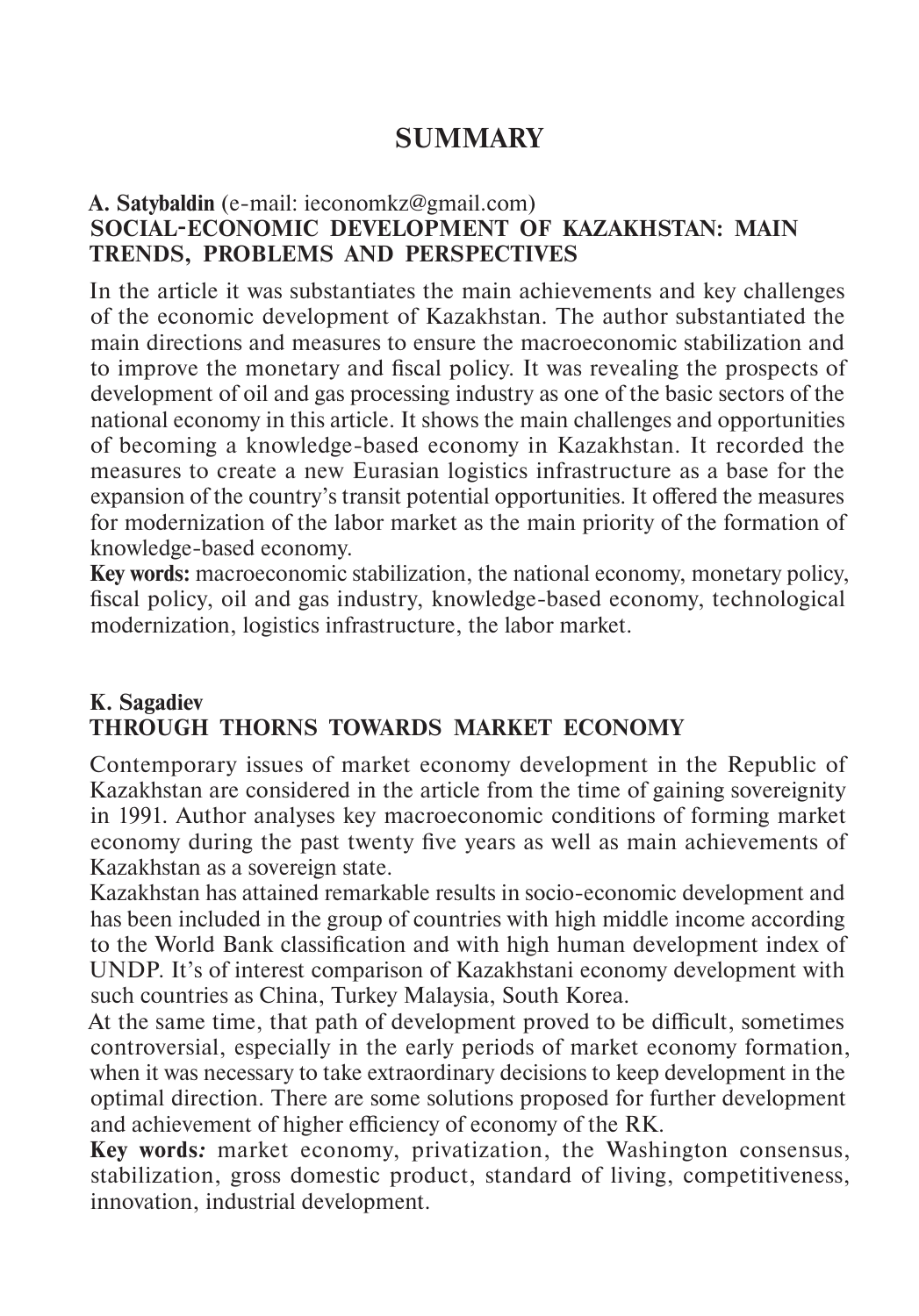## **A. Koshanov** (e-mail: ieconomkz@gmail.com) **EURASIAN ECONOMIC UNION: OPPORTUNITIES AND RESTRICTIONS**

The article presents the theoretical and institutional rationales stepwise model of organization and functioning of the Eurasian economic Union. Shows the real possibilities and limitations of the efficiency of the integration Union, including at the level of the members of the Union.

**Key words:** stage theory of regional integration, the concept of priority of economic independence, overcoming economic and social inequalities, the priority of national independence, and supranational authorities.

#### **O. Sabden** (e-mail: osabden@mail.ru) **INNOVATIVE PROJECTS OF ACCELERATED ECONOMIC DEVELOPMENT**

The author believes that the design approach to public administration economy today, can be an effective method of implementation priorities for accelerated socio-economic development of the country. The author puts forward a new paradigm of public administration in the form of a spiral: the state, science, business and society. Among the innovative projects the rapid development of economy the article considers the concept of strategy accelerated development of small and medium enterprises, which should become a driver of economic growth.

**Key words:** Project approach, a new paradigm of public administration, a spiral: the state, science, business and society; forced development of SMB.

## **N. Nurlanova** (e-mail n.k.nurlanova@gmail.com)

**N. Brimbetova** (e-mail nbrimbetova@mail.ru)

## **INCLUSIVE DEVELOPMENT IN THE SPATIAL CONTEXT: FEATURES, PROBLEMS AND OPPORTUNITIES OF KAZAKHSTAN**

In the article it was substantiates the increasing importance of the spatial factors in the development of economy and society. It was giving the author's interpretation of the main provisions of the concept of inclusive economic growth in relation to the spatial economy. The authors has showed the basic trends of spatial development of Kazakhstan's economy, the features and possibilities of the inclusive development in the social sphere of the republic, given recommendations for their use.

**Key words:** spatial economy, inclusive growth, economic growth, regions, social development, regional disparities, financing of the social services.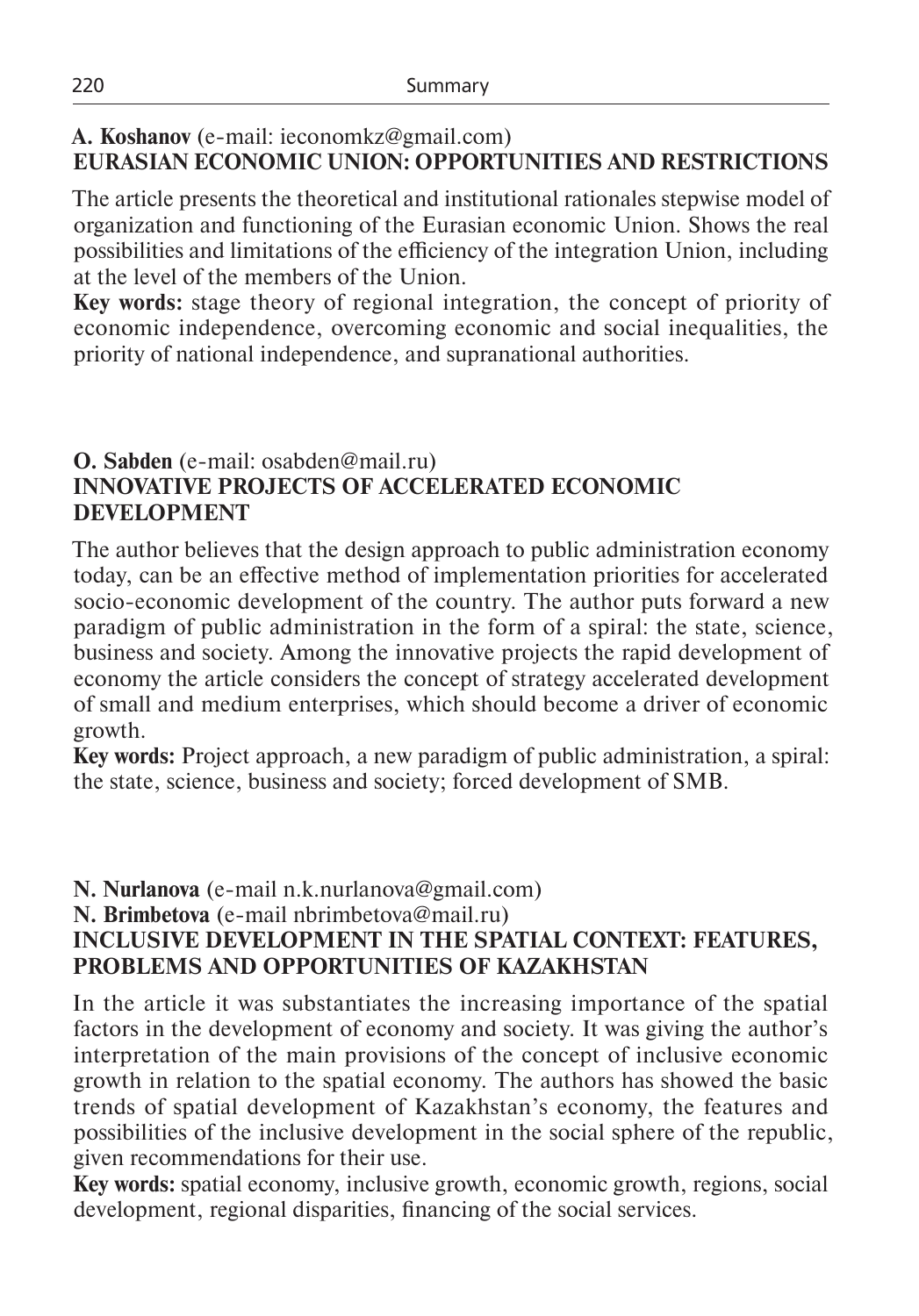## **S. Svyatov M. Skiba** (e-mail: marina.skiba@narxoz.kz) **HIGHER EDUCATION: GLOBAL TRENDS AND THE KAZAKHSTAN CASE**

The article is dedicated to studies of the changes currently happening in the universities of Kazakhstan. The paper contains results of PEST and SWOT analyses of processes related to Kazakhstani higher education.

Authors deal with review of trends which are expected of higher education in general. The article illustrates dynamics of the main statistical indicators in the field of the higher education and associated indicators from the Global Competitiveness Index. 12 main trends are discovered by the authors as specific to the higher education of Kazakhstan. In conclusion, the paper resorts to an example of the university strategic map, which reflects all the indicated tendencies.

**Key words:** higher education, development trends, university competition, globalization of education, internationalization of education.

**G. Kaliyev** (e-mail: kazniiapk@mail.ru)

**A. Moldashev** (e-mail: kazniiapk@mail.ru)

## **PROBLEMS OF THE DEVELOPMENT OF THE AGRARIAN SECTOR OF KAZAKHSTAN**

The tendencies of agri-industrial complex development of Kazakhstan have been explored. The paper presents the need for appropriate investments which serve as economic basis for enhancing competitiveness and efficiency of agri-industrial production of the Republic, aimed at successful solution of the problems of food security of the country. The authors note that one of the priorities in agricultural policy of Kazakhstan – is agricultural cooperation.

**Key words:** agricultural sector, production, processing, exports, imports, food security, investments, cooperation, land relations.

**F. Dnishev** (e-mail: dfm0704@gmail.com)

**F. Alzhanova** (e-mail: farida.alzhanova@gmail.com)

## **KAZAKHSTAN INNOVATION SYSTEM FORMATION AND DEVELOPMENT FEATURES**

The paper covers Kazakhstan innovation system features, which are formed under structural, sociocultural, institutional, entrepreneurial external and climatic factors impact. The difference between the innovation system of Kazakhstan and national models in developed countries is specified.

The new outline of the innovation system of Kazakhstan which can consists of local, regional and sectorial innovation systems is justified.

It is indicated that potentially segmented character of the innovation system of Kazakhstan should be taken into account in the development of its institutional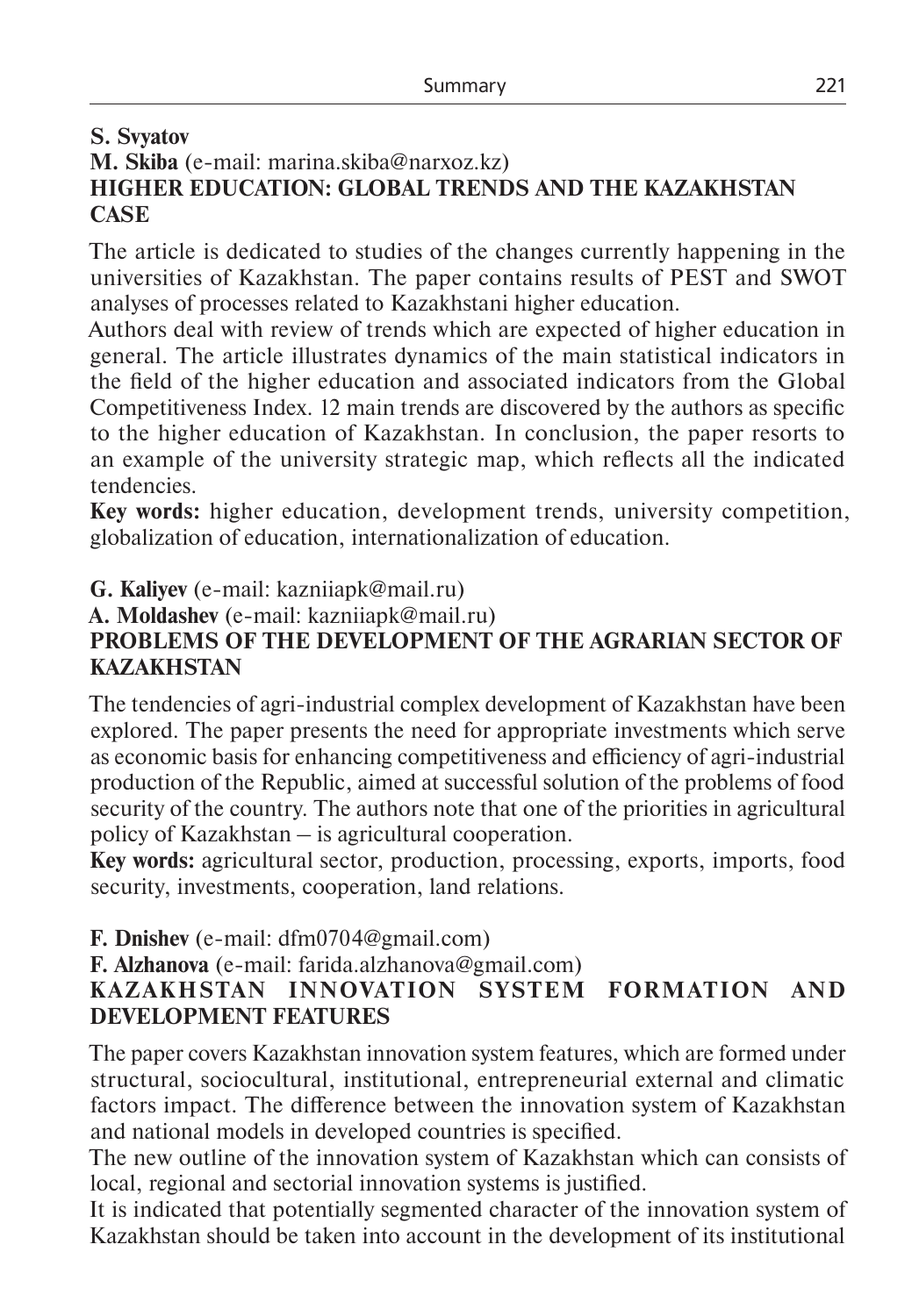model. It requires to use differentiated approach to selection of different institutions and tools for different types of innovation systems.

**Key words**: innovations, national innovation system, local innovation system, sectorial innovation systems, regional innovation system, inclusive innovations, "triple helix".

## **О. Еgorov** (e-mail: olivegorov@mail.ru) **О. Chigarkina** (e-mail: ochigarkina@mail.ru) **DEVELOPMENT OF OIL PROCESSING SECTOR AS FACTOR OF EFFECTIVE FUNCTIONING NATIONAL ECONOMY OF THE REPUBLIC OF KAZAKHSTAN**

Expediency of complex use of hydrocarbonic resources in the course of further development of a domestic oil and gas complex for increase of his competitiveness is proved. Ways of development of the petrochemical productions capable to provide release of the wide range of products with a high value added are offered. In article the provision that with development of the petrochemical industry the oil and gas complex of the republic will find necessary stability is reasoned and will be able to become not only the leading, but also knowledge-intensive branch of domestic economy.

**Key words:** оil and gas complex, oil processing, efficiency, complex use, petrochemical cluster, hydrocarbonic resources.

#### **S. Akhanov** (e-mail: chief@afk.kz) **M. Bubeev** (e-mail: mukhtar@bk.ru) **KAZAKHSTAN'S FINANCIAL SECTOR IN TURBULENT CONDITIONS**

This article examines current development process of Kazakhstan's financial sector, its strengths and weaknesses. Prudential regulation of the banking sector and application of international standards are analyzed. Strategic prospects of the financial sector in the context of external shocks are discussed.

**Key words***:* financial services, financial institution, financial market, national financial sector mode, SWOT analysis, anti-crisis measures, regulation, supervision, financial sector restructure.

**S. Kalieva** (e-mail: Kalievas\_@mail.ru)

#### **M. Meldakhanova**

## **FEATURES OF LABOR MIGRATION IN THE REPUBLIC OF KAZAKHSTAN**

The article reveals the mechanisms of regulation of migration processes in the Republic of Kazakhstan. Analyzed an internal and external migration in Kazakhstan. Obtained the factors of influencing to the labor migration, justified the regulatory measures of internal migration flows.

**Key words:** migration, labor migration, internal and external migration, state regulation.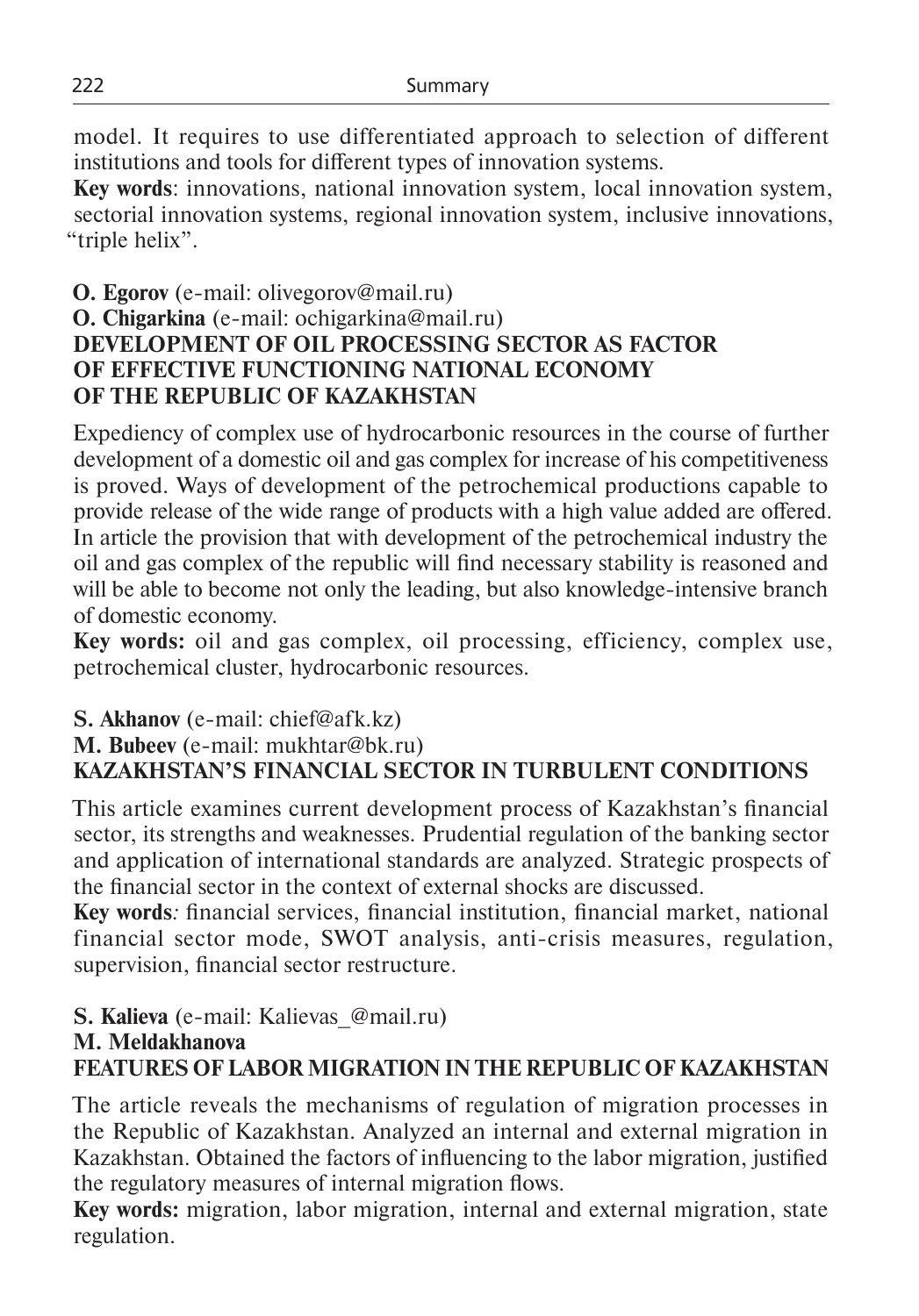#### **S. Primbetov A. Akhunbayev STATUS, PROBLEMS AND PROSPECTS OF FINANCIAL SYSTEM OF KAZAKHSTAN**

The article highlights the main problems of the Kazakhstan's financial system using international comparisons and analyzes a scope of factors having an impact on the current state of the banking and non-banking segments, as well as on the financial securities markets. It has been shown that the banking sector of Kazakhstan is actually situated at the level of developing countries. In spite of government financial support and relative adjustment of the banking sector to the new external constraints and regulatory environment, it still has not recovered from the crisis of 2007/2008 and remains closely dependent, both on the international and regional economic climate. Finding reliable solutions to structural protracted problems is a major challenge shaping the financial system dynamics in the long term. **Key words**: finance, banking sector, economics, crisis, credit, inflation.

#### **S. Gaysina** (е-mail: ieconomkz@gmail.com)

## **THE QUALITY OF LIFE OF THE POPULATION UNDER THE CONDITIONS OF SOCIAL MODERNIZATION**

This article studies the most important components of quality of life. The analysis of the main indicators of level and quality of life of the population of Kazakhstan is provided. Socioeconomic barriers of the modernization processes are revealed and the main directions for improvement of quality of life of the population are offered. **Key words:** quality of life of the population, social modernization, life support systems, standards of living, middle class.

#### **Z. Chulanova** (e-mail: Zaure.ch@mail.ru)

#### **THEORETICAL AND METHODOLOGICAL APPROACHES TO THE FORMATION OF AN EFFECTIVE MODEL OF SOCIAL AND LABOR RELATIONS IN KAZAKHSTAN UNDER CONDITIONS OF INNOVATIVE DEVELOPMENT**

The article describes the current model of social and labor relations in Kazakhstan and examines approaches to formation of an effective model of social and labor relations as foundation for social modernization of society and formation of an innovative economy. The role of the new labor legislation in ensuring democratization and harmonization of relations of social partners is analyzed.

**Key words:** social and labor relations, imbalances, model, modernization, innovative development, labor legislation on further development towards democratisation and harmonisation.